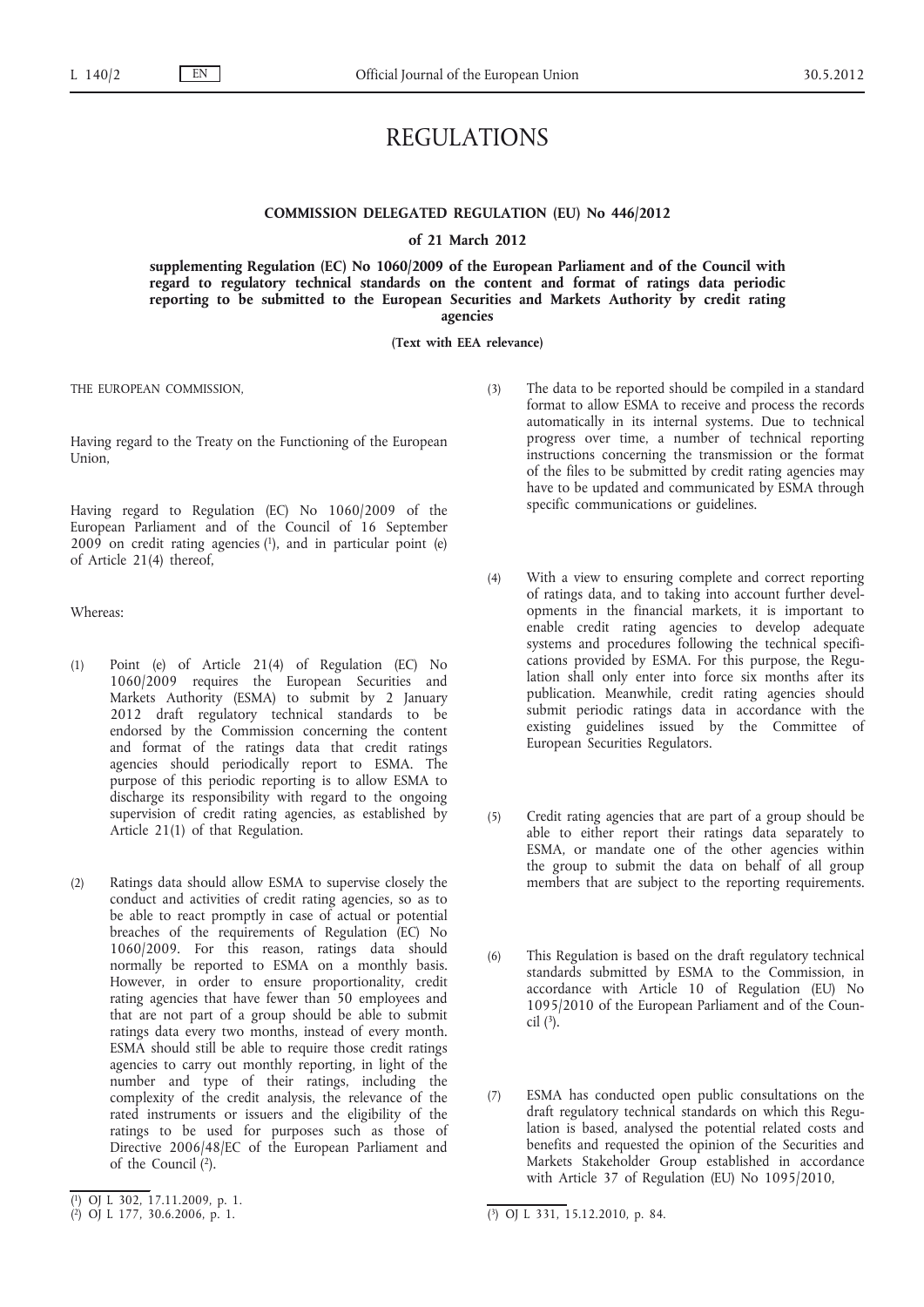HAS ADOPTED THIS REGULATION:

#### *Article 1*

#### **Subject matter**

This Regulation sets out the content and format of ratings data periodic reporting to be requested from credit rating agencies for the purpose of ongoing supervision by the European Securities and Markets Authority ('ESMA'), in accordance with point (e) of Article 21(4) of Regulation (EC) No 1060/2009.

#### *Article 2*

### **Reporting principles**

1. Credit rating agencies shall comply with the requirements established by this Regulation and shall be responsible for the accuracy and completeness of the data reported to ESMA.

2. In the case of a group of credit rating agencies, the members of the group may mandate one member to submit reports required under this Regulation on its behalf and on behalf of the other members of the group. Each credit rating agency on whose behalf a report is submitted shall be identified in the data submitted to ESMA.

3. Reports submitted in accordance with this Regulation shall be submitted on a monthly basis and shall provide rating data relating to the preceding calendar month.

4. Credit rating agencies that have fewer than 50 employees and that are not part of a group of credit rating agencies may submit, every two months, reports that provide rating data relating to the preceding two calendar months, unless ESMA informs the credit rating agency that it requires monthly reporting in view of the nature, complexity and range of issue of its credit ratings.

5. Reports shall be submitted to ESMA within 15 days of the end of the period which is the subject of the report.

6. Credit rating agencies shall notify ESMA immediately of any exceptional circumstances that may temporarily prevent or delay their ability to report in accordance with this Regulation.

### *Article 3*

#### **Data to be reported**

1. At the end of the first reporting period, a credit rating agency shall include in its reporting to ESMA the qualitative data specified in Table 1 of the Annex. Where those data change during a subsequent reporting period, the new data shall be submitted to ESMA.

2. Credit rating agencies shall provide the data set out in Table 2 of the Annex for each action carried out by a credit rating agency as specified in that Table and for each credit rating concerned by that action. The actions to be reported shall refer to credit ratings issued or endorsed by the credit rating agency.

3. Where no action as specified in Table 2 has occurred during a reporting period, the credit rating agency shall not be obliged to submit notification in this respect.

The data specified in Table 1 and Table 2 of the Annex shall be submitted to ESMA in separate files. The qualitative data set out in Table 1 shall be submitted prior to the submission of the data set out in Table 2.

#### *Article 4*

#### **Rating types**

1. A credit rating agency shall classify the ratings to be reported in accordance with the following types:

- (a) corporate ratings;
- (b) structured finance ratings;
- (c) sovereign and public finance ratings;
- (d) covered bond ratings.

For the purpose of paragraph 1, structured finance ratings shall relate to a financial instrument or other assets resulting from a securitisation transaction or scheme referred to in Article 4(36) of Directive 2006/48/EC.

When reporting structured finance ratings, a credit rating agency shall classify the rating within one of the following asset classes:

- (a) Asset-backed securities. This asset class includes auto/boat/ airplane loans, student loans, consumer loans, health care loans, manufactured housing loans, film loans, utility loans, equipment leases, credit card receivables, tax liens, nonperforming loans, credit-linked notes, recreational vehicle loans, and trade receivables.
- (b) Residential mortgage-backed securities. This asset class includes prime and non-prime residential mortgage-backed securities and home equity loans.
- (c) Commercial mortgage-backed securities. This asset class includes retail or office property loans, hospital loans, care residences, storage facilities, hotel loans, nursing facilities, industrial loans, and multifamily properties.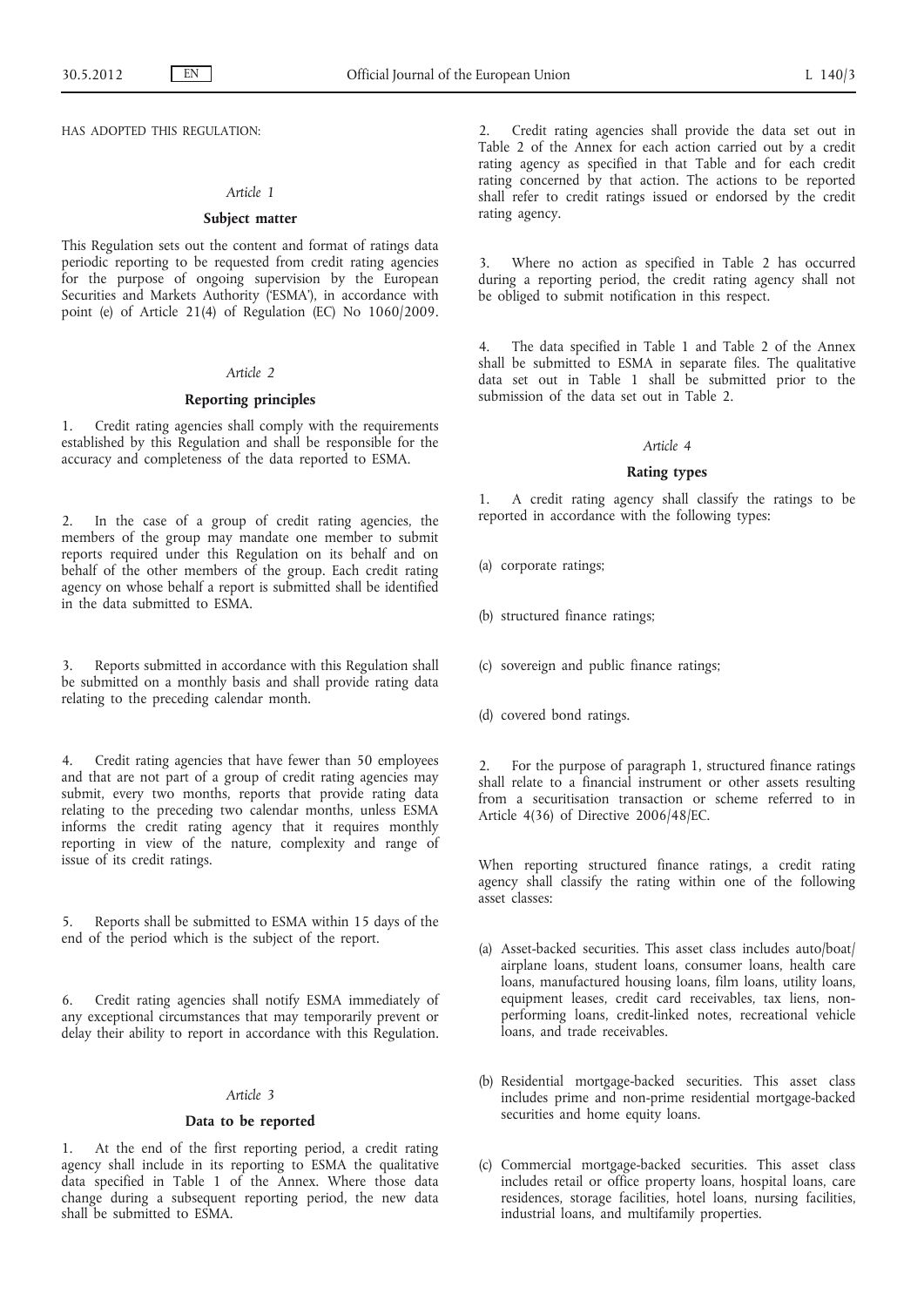- (d) Collateralised debt obligations. This asset class includes collateralised loan obligations, collateralised bond obligations, collateralised synthetic obligations, singletranche collateralised debt obligations, collateralised fund obligations, collateralised debt obligations of asset-backed securities, and collateralised debt obligations of collateralised debt obligations.
- (e) Asset-backed commercial papers.
- (f) Other structured finance instruments that are not included in the preceding asset classes, including structured covered bonds, structured investment vehicles, insurance-linked securities and derivative product companies.

3. Covered bond ratings shall relate to covered bonds which are not included in the list of asset classes regarding structured finance ratings set out in paragraph 2.

### *Article 5*

### **Reporting procedures**

1. Credit rating agencies shall submit data files in accordance with the XML schemes provided by ESMA and using the reporting system established by ESMA. They shall name the files according to the naming convention indicated by ESMA.

2. Credit rating agencies shall store the files sent to and received by ESMA in electronic form for at least five years. These files shall be made available to ESMA on request.

3. Where a credit rating agency identifies factual errors in data that has been reported, it shall cancel and replace the relevant data.

4. To cancel data a credit rating agency shall send to ESMA a file including the fields specified in Table 3 of the Annex. Once the original records have been cancelled, the credit rating agency shall send the new version of the records by using a file that includes the fields specified in Table 1 or Table 2, as appropriate.

### *Article 6*

#### **Entry into force**

This Regulation shall enter into force six months following that of its publication in the *Official Journal of the European Union*.

This Regulation shall be binding in its entirety and directly applicable in all Member States.

Done at Brussels, 21 March 2012.

*For the Commission The President* José Manuel BARROSO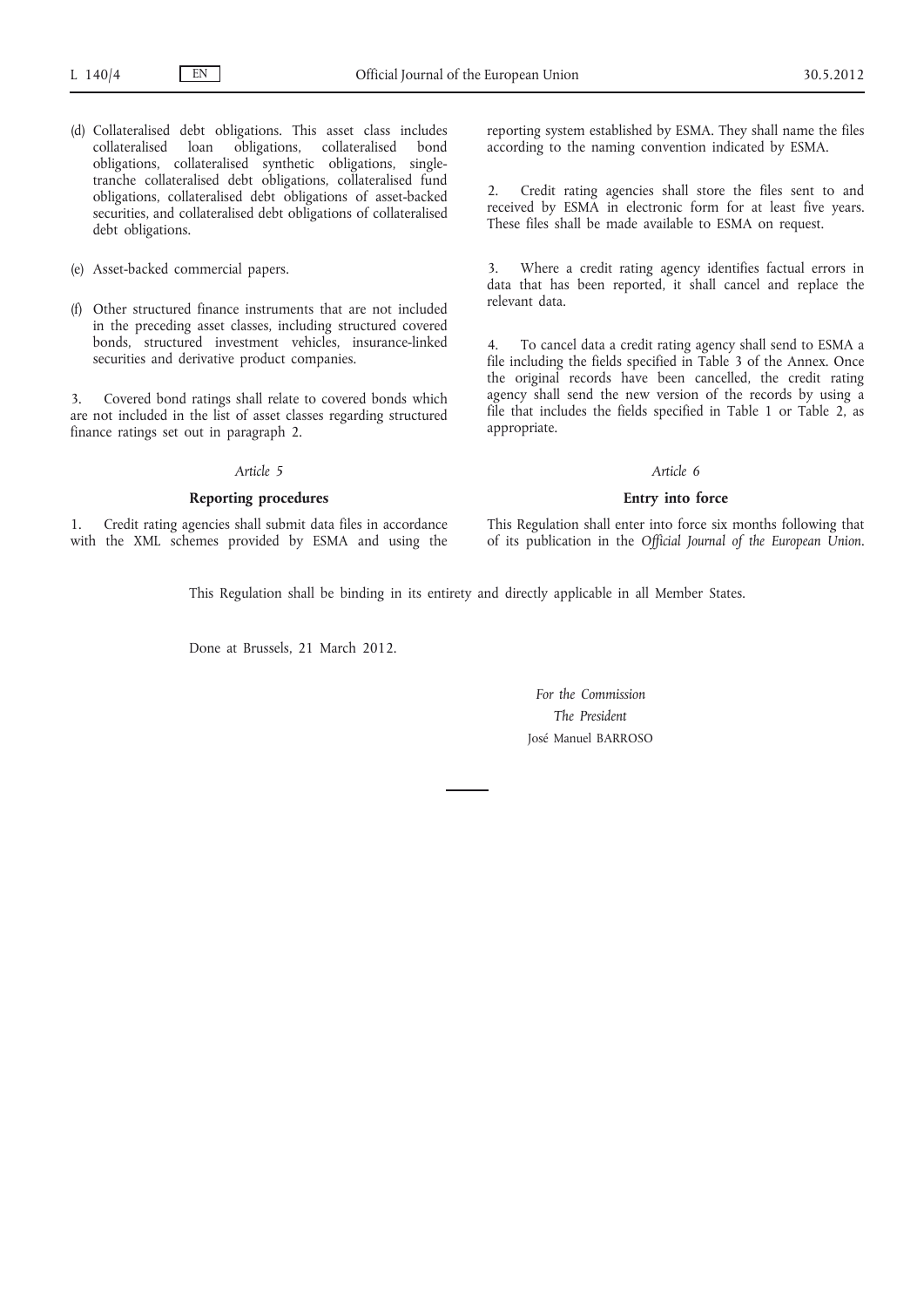# *ANNEX*

| N <sub>o</sub> | Field identifier                                                       | Description                                                                                                                                                                      | Type       | Standard                                                        |  |  |  |
|----------------|------------------------------------------------------------------------|----------------------------------------------------------------------------------------------------------------------------------------------------------------------------------|------------|-----------------------------------------------------------------|--|--|--|
|                | Technical fields to be included only once in the qualitative data file |                                                                                                                                                                                  |            |                                                                 |  |  |  |
|                | Version                                                                | The version of the XML Schema<br>Definition (XSD)<br>used<br>to<br>generate the file.                                                                                            | Mandatory. | Shall be the exact version<br>number.                           |  |  |  |
| $\mathfrak{D}$ | Creation date and<br>time                                              | The date and time when the file<br>is created.<br>It shall be reported as Coor-<br>dinated Universal Time (UTC).                                                                 | Mandatory. | ISO 8601 Extended Date Time<br>Format: YYYY-MM-DD<br>(HH:MM:SS) |  |  |  |
| 3              | CRA unique<br>identifier                                               | Code used internally by the<br>system to identify the credit<br>rating agency. Must be the<br>Business Identifier Code (BIC) of<br>the credit rating agency sending<br>the file. | Mandatory. | ISO 9362.                                                       |  |  |  |

# *Table 1: Qualitative data for the first reporting and subsequent updates*

# **Business fields to be included where applicable and as many times as necessary in the qualitative data file**

| $\overline{4}$ | CRA name                      | Name of the credit rating agency.<br>It shall correspond to the name<br>of the credit rating agency as<br>notified to ESMA. In case one<br>member reports for the whole<br>group it shall be the name of<br>the group of credit rating<br>agencies. | Mandatory for initial<br>reporting or in case<br>of changes.    |                                                                                                                                                          |
|----------------|-------------------------------|-----------------------------------------------------------------------------------------------------------------------------------------------------------------------------------------------------------------------------------------------------|-----------------------------------------------------------------|----------------------------------------------------------------------------------------------------------------------------------------------------------|
| 5              | Rating scale<br>identifier    | Identifies uniquely a specific<br>rating scale of the credit rating<br>agency.                                                                                                                                                                      | Mandatory for initial<br>reporting or in case<br>of changes.    |                                                                                                                                                          |
| 6              | Rating scale<br>validity date | The date from which the rating<br>scale starts being valid.                                                                                                                                                                                         | Mandatory if 'rating<br>scale identifier'<br>is<br>reported.    | ISO 8601 Date Format<br>(YYYY-MM-DD)                                                                                                                     |
| $\overline{7}$ | Time horizon                  | Identifies<br>the<br>time<br>horizon<br>referred to by the rating scale.                                                                                                                                                                            | Mandatory if 'rating<br>identifier'<br>scale<br>is<br>reported. | - 'L' in case the rating scale is<br>applicable to long<br>term<br>ratings,<br>- 'S' in case the rating scale is<br>applicable to short term<br>ratings. |
| 8              | Scope of the<br>rating scale  | Description of the type of ratings<br>included in the scale, including<br>the geographical scope where<br>relevant.                                                                                                                                 | Mandatory if 'rating<br>scale identifier'<br>is<br>reported.    | - Maximum of 200 characters.                                                                                                                             |
| 9              | Rating category<br>label      | Identifies<br>specific<br>a<br>rating<br>category within the rating scale.                                                                                                                                                                          | Mandatory if 'rating<br>scale<br>identifier'<br>is<br>reported. |                                                                                                                                                          |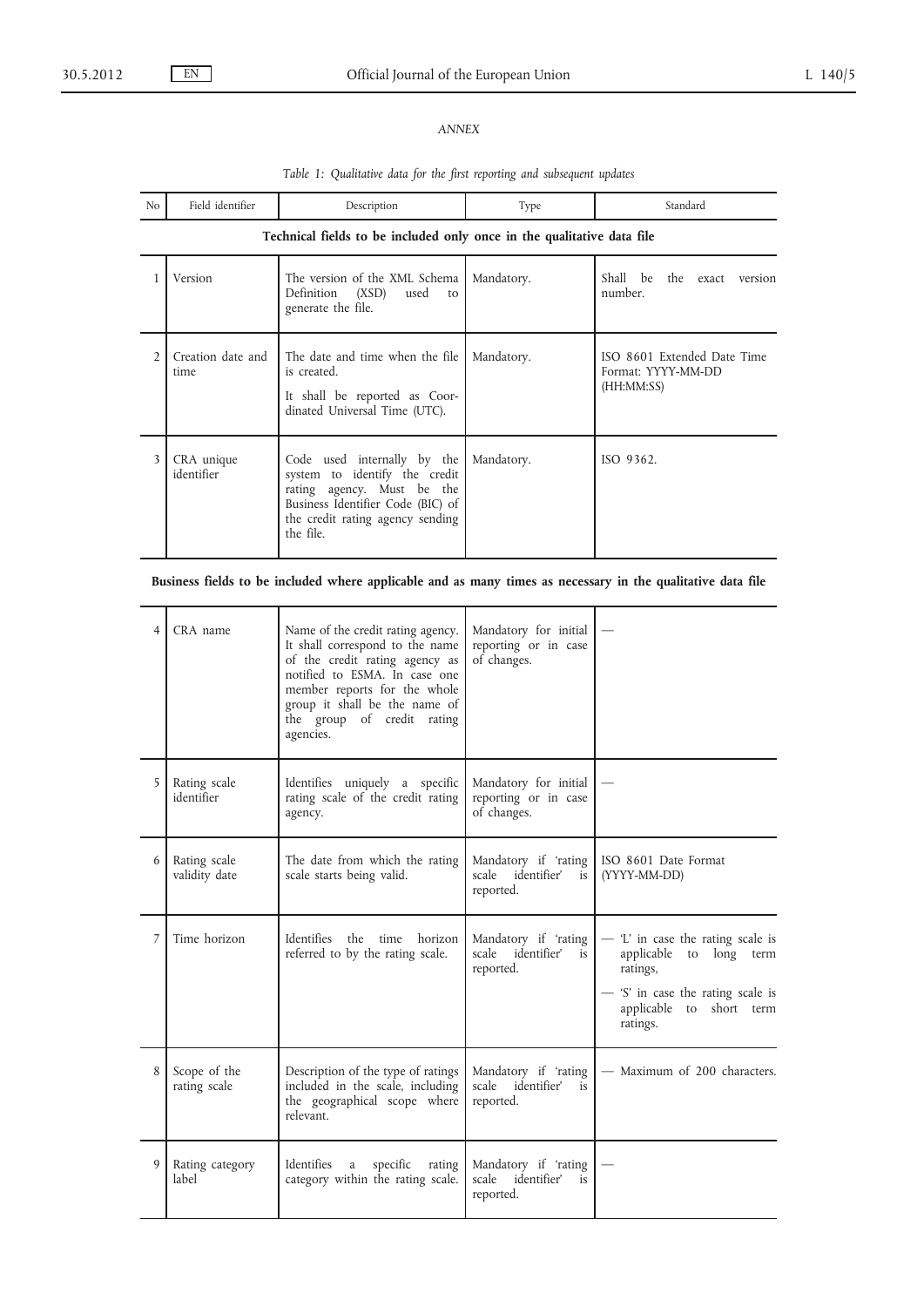| N <sub>o</sub>    | Field identifier                                 | Description                                                                                                                                                                                                                   | Type                                                                                                                                         | Standard                                                                                                                                                                                                                                    |
|-------------------|--------------------------------------------------|-------------------------------------------------------------------------------------------------------------------------------------------------------------------------------------------------------------------------------|----------------------------------------------------------------------------------------------------------------------------------------------|---------------------------------------------------------------------------------------------------------------------------------------------------------------------------------------------------------------------------------------------|
| 10                | Rating category<br>description                   | Definition of the rating category<br>in the rating scale.                                                                                                                                                                     | Mandatory if 'rating<br>identifier'<br>scale<br>is<br>reported.                                                                              |                                                                                                                                                                                                                                             |
| 11                | Rating category<br>value                         | Order of the rating category in<br>the rating scale, considering<br>notches as subcategories.                                                                                                                                 | Mandatory if 'rating<br>scale identifier'<br>is<br>reported.                                                                                 | - The ordinal is an integer<br>value with minimum value 1<br>and a maximum value of 20.<br>The declaration of the rating<br>categories values must be<br>consecutive. There must be<br>as a minimum one rating<br>category for each rating. |
| 12                | Notch label                                      | Identifies a specific notch within<br>the rating scale. Notches provide<br>additional detail to the rating<br>category.                                                                                                       | Mandatory if a notch<br>is included in the<br>scale<br>for<br>rating<br>which a 'rating scale<br>identifier' is reported.                    |                                                                                                                                                                                                                                             |
| 13                | Notch description                                | Definition of the notch in the<br>rating scale.                                                                                                                                                                               | Mandatory if a notch<br>included in the<br>is<br>scale<br>for<br>rating<br>which a 'rating scale<br>identifier' is reported.                 |                                                                                                                                                                                                                                             |
| 14                | Notch value                                      | Order of the notch in the rating<br>scale. The notch value is the<br>value that is assigned to each<br>rating.                                                                                                                | Mandatory if a notch<br>is included in the<br>rating<br>scale<br>for<br>which a 'rating scale<br>identifier' is reported.                    | The notch value is an integer<br>with minimum value 1 and a<br>maximum value of 99. Values<br>provided must be consecutive.                                                                                                                 |
| $\vert$ 5 $\vert$ | List of Lead<br>Analysts Internal<br>Identifiers | List of the identifiers of the lead<br>analysts appointed by the credit<br>rating agency.<br>The lists shall be updated by<br>including new lead analysts.<br>Records may be deleted from<br>the list only in case of errors. | Mandatory for initial<br>reporting, or in case<br>of updates, in respect<br>of lead analysts that<br>operate<br>the<br>in<br>European Union. | Each record in the list shall<br>include the internal identifier<br>and the full name of the lead<br>analyst.<br>The internal<br>identifier<br>shall<br>include a maximum of 40 alpha-<br>numeric characters.                               |

|  |  |  |  |  |  | Table 2: Data to be reported to ESMA |  |  |
|--|--|--|--|--|--|--------------------------------------|--|--|
|--|--|--|--|--|--|--------------------------------------|--|--|

| N <sub>o</sub> | Field identifier                                           | Description                                                                                                                                                                      | Type       | Standard  |  |  |
|----------------|------------------------------------------------------------|----------------------------------------------------------------------------------------------------------------------------------------------------------------------------------|------------|-----------|--|--|
|                | Technical fields to be included only once in the data file |                                                                                                                                                                                  |            |           |  |  |
|                | CRA unique<br>identifier                                   | Code used internally by the<br>system to identify the credit<br>rating agency. Must be the<br>Business Identifier Code (BIC) of<br>the credit rating agency sending<br>the file. | Mandatory. | ISO 9362. |  |  |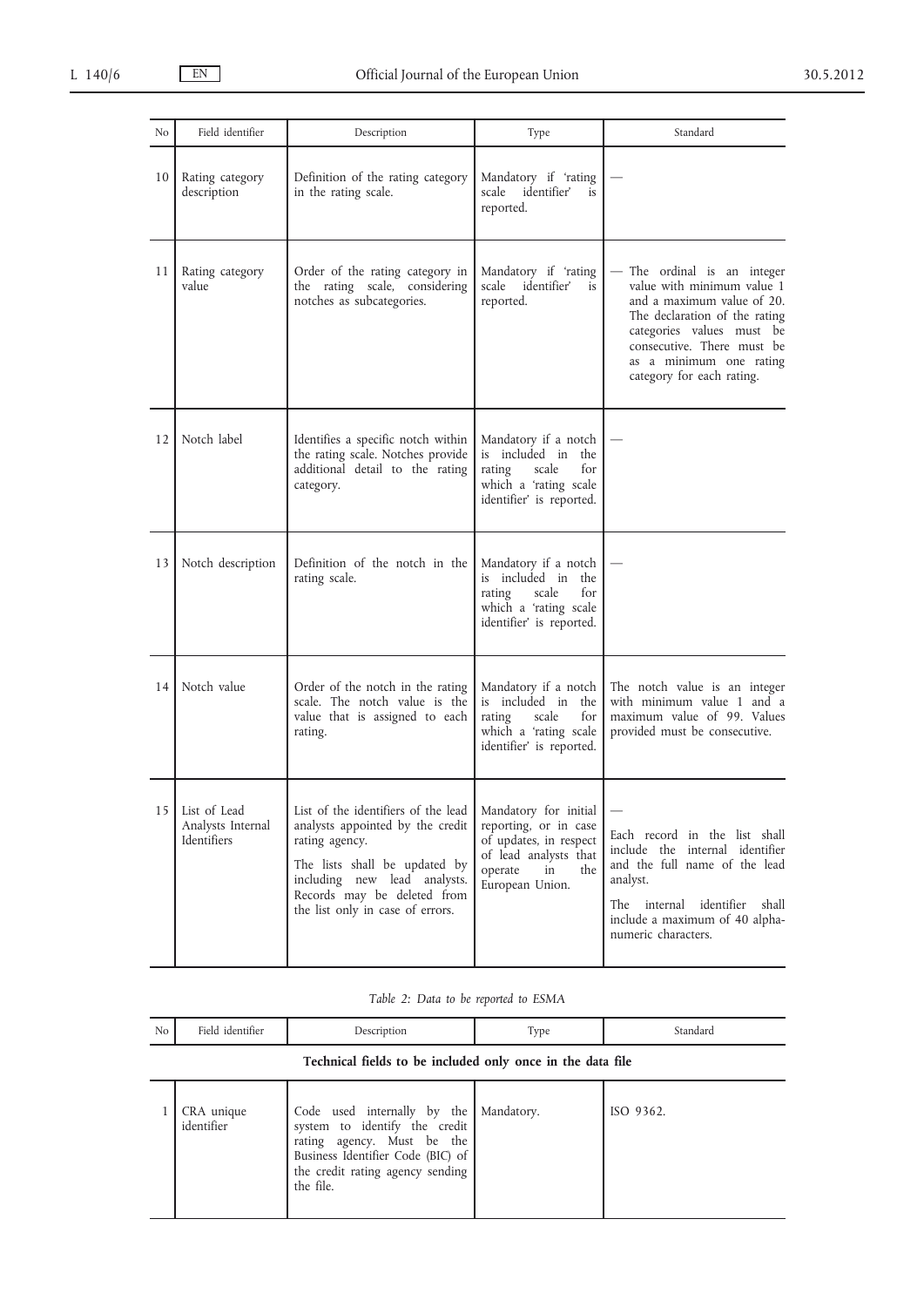| N <sub>0</sub> | Field identifier                 | Description                                                                                                                         | Type       | Standard                                                        |
|----------------|----------------------------------|-------------------------------------------------------------------------------------------------------------------------------------|------------|-----------------------------------------------------------------|
| $\overline{2}$ | Version                          | The version of the XML Schema<br>Definition<br>(XSD)<br>used<br>to<br>generate the file.                                            | Mandatory. | Shall be<br>the exact version<br>number.                        |
| 3              | Creation date and<br>time        | The date and time when the file<br>is created.<br>It shall be reported as Coor-<br>dinated Universal Time (UTC).                    | Mandatory. | ISO 8601 Extended Date Time<br>Format: YYYY-MM-DD<br>(HH:MM:SS) |
| 4              | Reporting start<br>date and time | The date and time of the<br>beginning of the reporting<br>period.<br>It shall be reported as Coor-<br>dinated Universal Time (UTC). | Mandatory. | ISO 8601 Extended Date Time<br>Format: YYYY-MM-DD<br>(HH:MM:SS) |
| 5.             | Reporting end<br>date and time   | The date and time of the end of<br>the reporting period.<br>It shall be reported as Coor-<br>dinated Universal Time (UTC).          | Mandatory. | ISO 8601 Extended Date Time<br>Format: YYYY-MM-DD<br>(HH:MM:SS) |

**Business fields to be included where applicable and as many times as necessary in the data file**

| 6 | Action type   | Identifies the type of action<br>carried out by the credit rating<br>agency in respect of a specified<br>rating. | Mandatory. | - 'NW', where the rating is<br>issued for the first time, or<br>- 'UP', where the rating is<br>upgraded, or<br>— 'DG', where the rating is<br>downgraded, or<br>- 'WD' where the rating is<br>withdrawn, or<br>- 'AF' where the rating is<br>affirmed, or<br>- 'CA' where either a 'watch' or<br>review status is assigned to a<br>rating or changed<br>or |
|---|---------------|------------------------------------------------------------------------------------------------------------------|------------|------------------------------------------------------------------------------------------------------------------------------------------------------------------------------------------------------------------------------------------------------------------------------------------------------------------------------------------------------------|
|   |               |                                                                                                                  |            | removed, or an outlook/trend<br>is assigned to a rating or,<br>changed or removed, or<br>- 'SU' where the rating status<br>changes from solicited to<br>unsolicited and vice versa, or<br>- 'DF', where a default is<br>announced for a rated issuer<br>or instrument.                                                                                     |
| 7 | Outlook/Trend | Identifies<br>the<br>outlook/trend<br>assigned to a rating by the<br>CRA according to its relevant<br>policy.    | Mandatory. | - 'POS' for a positive outlook/<br>trend, or<br>- 'NEG' for a negative outlook/<br>trend, or<br>- 'EVO' for an evolving or<br>developing outlook/trend, or<br>- 'STA' for a stable outlook/<br>trend, or<br>- 'NOT' for absence or removal<br>of outlook/trend.                                                                                            |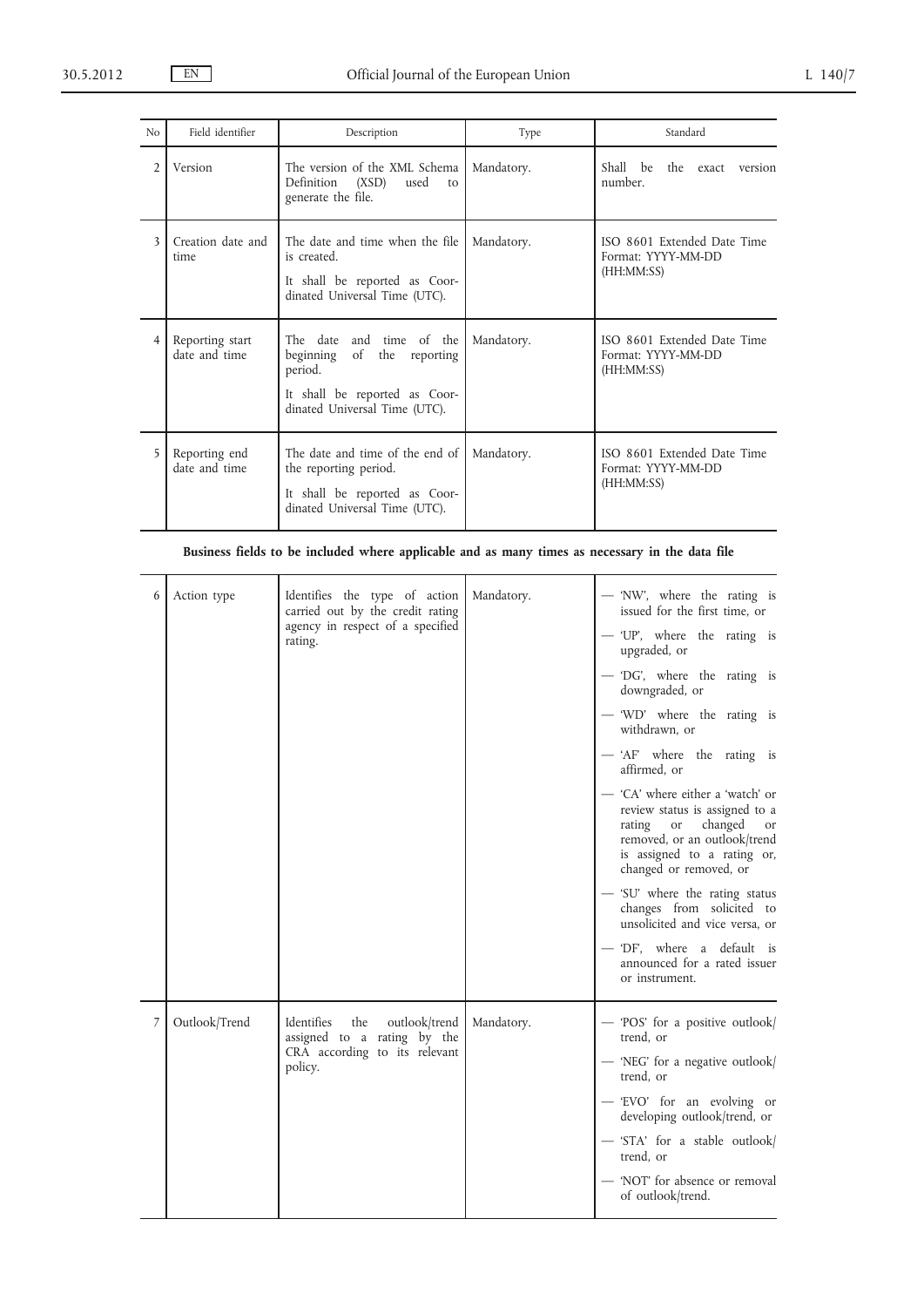| N <sub>0</sub> | Field identifier                     | Description                                                                                                            | Type                                                                                                                                                                              | Standard                                                                                                                                                                                                                                                                                                                                                                 |
|----------------|--------------------------------------|------------------------------------------------------------------------------------------------------------------------|-----------------------------------------------------------------------------------------------------------------------------------------------------------------------------------|--------------------------------------------------------------------------------------------------------------------------------------------------------------------------------------------------------------------------------------------------------------------------------------------------------------------------------------------------------------------------|
| 8              | Watch/Review                         | Identifies the watch or review<br>status assigned to a rating by<br>the CRA according<br>to<br>its<br>relevant policy. | Mandatory.                                                                                                                                                                        | - 'POW' for a positive watch/<br>review, or<br>- 'NEW' for a negative watch/<br>review, or<br>- 'EVW' for an evolving or<br>developing watch/review, or<br>- 'UNW' for a watch/review<br>with uncertain direction, or<br>for<br>absence<br>— 'NWT'<br><b>or</b><br>removal of watch/review.                                                                              |
| 9              | Watch/review<br>determinant.         | Identifies the reason for the<br>watch/review status of a rating.                                                      | Mandatory<br>if<br>the<br>rating is issued or<br>endorsed<br>in<br>the<br>European Union.<br>Applicable only in<br>case the watch/review<br>different<br>status is<br>from 'NWT'. | - '1' where the watch/review<br>status is due to changes in<br>methodologies, models or<br>key rating assumptions, or<br>- '2' where the watch/review<br>status is due to economic,<br>financial or credit reasons, or<br>- '3' where the watch or review<br>status is due to other reasons<br>(e.g. departure of analysts,<br>occurrence of conflicts of<br>interests). |
| 10             | Responsible CRA<br>unique identifier | Business Identifier Code (BIC) of<br>the credit rating agency that has<br>performed the action.                        | Mandatory.                                                                                                                                                                        | ISO 9362.                                                                                                                                                                                                                                                                                                                                                                |
| 11             | Rating identifier                    | Unique identifier of the rating. It<br>shall be maintained unchanged<br>over time.                                     | Mandatory.                                                                                                                                                                        |                                                                                                                                                                                                                                                                                                                                                                          |
| 12             | Rating value                         | Identifies the value of the rating<br>after the action.                                                                | Mandatory.                                                                                                                                                                        |                                                                                                                                                                                                                                                                                                                                                                          |
| 13             | Previous rating<br>value             | Identifies the value of the rating<br>before the action.                                                               | Mandatory<br>if<br>the<br>action type reported<br>different<br>is<br>from<br>'NW'.                                                                                                |                                                                                                                                                                                                                                                                                                                                                                          |
| 14             | Rating scale<br>identifier           | Identifies uniquely the scale of<br>the rating.                                                                        | Mandatory.                                                                                                                                                                        |                                                                                                                                                                                                                                                                                                                                                                          |
| 15             | Internal Lead<br>Analyst Identifier  | Identifier assigned by the CRA to<br>the lead analyst responsible for<br>the rating.                                   | Mandatory<br>if<br>the<br>rating is issued in<br>the European Union.                                                                                                              | Maximum of 40 alphanumeric<br>characters.                                                                                                                                                                                                                                                                                                                                |
| 16             | Country of the<br>Lead Analyst       | Identifies the country of the<br>office of the lead<br>analyst<br>competent for the rating.                            | Mandatory.                                                                                                                                                                        | ISO 3166.                                                                                                                                                                                                                                                                                                                                                                |
| 17             | Solicited/Unsol-<br>icited           | Identifies whether the rating is<br>solicited or unsolicited.                                                          | Mandatory.                                                                                                                                                                        | the rating is<br>- 'S' where<br>solicited, or<br>- 'U' where the rating is unsol-<br>icited.                                                                                                                                                                                                                                                                             |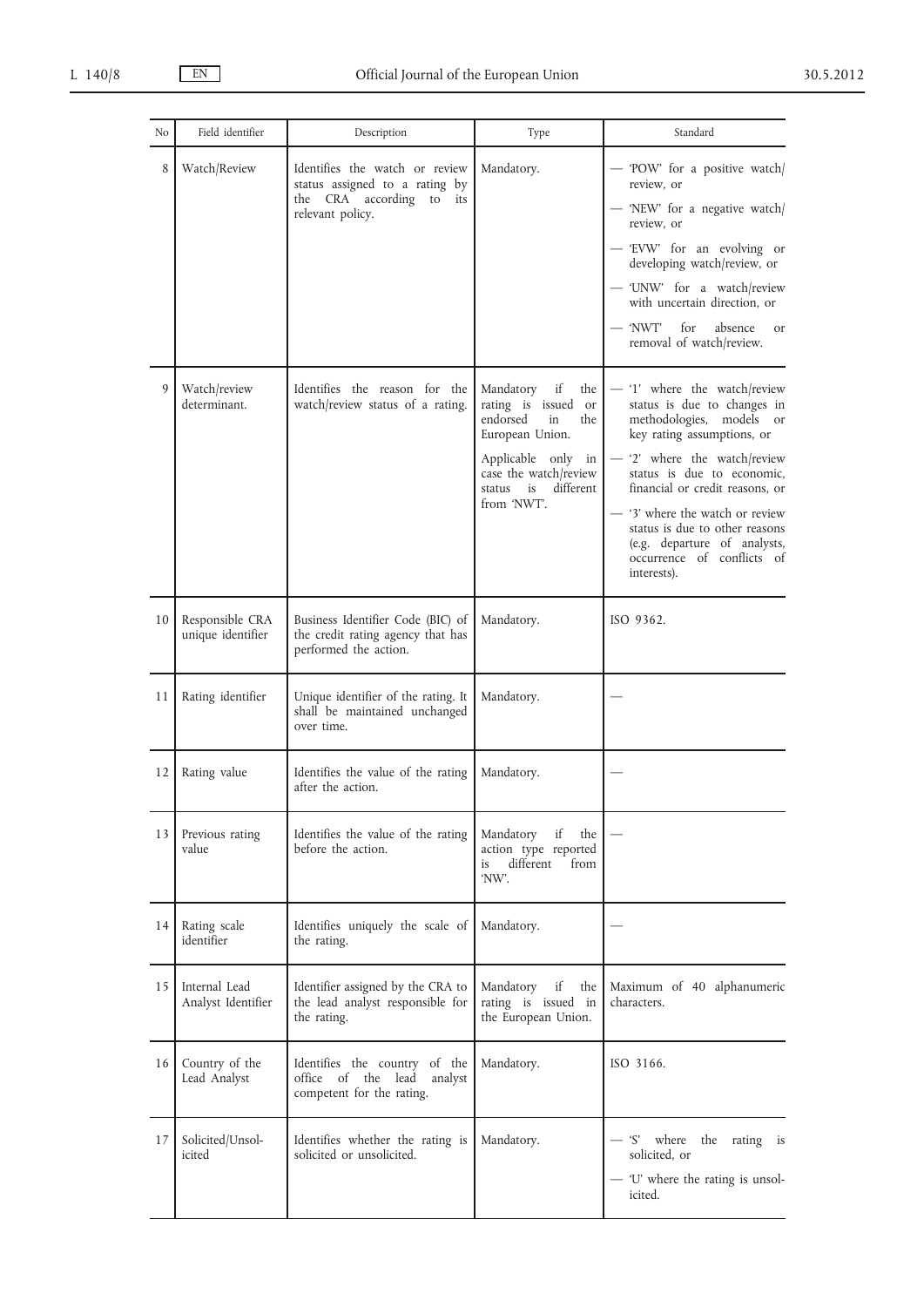| No. | Field identifier | Description                                                                                                                                                                                                                                                                                                                                                                                                                                                                                    | Type                                                                         | Standard                                                                                                                                                                                                                                                                                                         |
|-----|------------------|------------------------------------------------------------------------------------------------------------------------------------------------------------------------------------------------------------------------------------------------------------------------------------------------------------------------------------------------------------------------------------------------------------------------------------------------------------------------------------------------|------------------------------------------------------------------------------|------------------------------------------------------------------------------------------------------------------------------------------------------------------------------------------------------------------------------------------------------------------------------------------------------------------|
| 18  | Rating Type      | Identifies the type of rating as<br>referred to by the rating scale.                                                                                                                                                                                                                                                                                                                                                                                                                           | Mandatory.                                                                   | - 'C' where the rating is a<br>corporate rating, or<br>- 'S' where the rating is a<br>sovereign or public finance<br>rating, or<br>- 'T' where the rating is a<br>structured finance rating, or<br>- 'B' where the rating refers to<br>a covered bond that is not a<br>finance<br>structured<br>instru-<br>ment. |
| 19  | Country          | Country code of the rated issuer<br>or instrument.<br>In the case of credit ratings<br>concerning supranational organi-<br>sations the country shall be<br>indicated as 'ZZ'.<br>In the case of credit ratings<br>concerning structured finance<br>instruments the country shall<br>be the domicile of the majority<br>of the underlying assets.<br>Where it is not possible to<br>identify the domicile of the<br>majority of the underlying<br>assets, the record reported shall<br>be 'ZZ'. | Mandatory.                                                                   | ISO 3166-1.                                                                                                                                                                                                                                                                                                      |
| 20  | Industry         | Industry segment of the issuer.                                                                                                                                                                                                                                                                                                                                                                                                                                                                | Mandatory.<br>Applicable only in<br>case the rating type<br>reported is 'C'. | - 'Fl' in case it is a financial<br>institution including credit<br>institutions and investment<br>firms,<br>- 'IN' in case it is an insurance<br>undertaking,<br>- 'CO' in case it is a corporate<br>issuer that is not considered a<br>financial institution or an<br>insurance undertaking.                   |
| 21  | Sector           | Specifies<br>subcategories<br>for<br>and public finance<br>sovereign<br>ratings.                                                                                                                                                                                                                                                                                                                                                                                                               | Mandatory.<br>Applicable only in<br>case the rating type<br>reported is 'S'. | - 'SV' for a sovereign rating, or<br>- 'SM' for a sub-sovereign or<br>municipality rating, or<br>- 'SO' for a supranational<br>organisation rating, or<br>- 'PE' for a public entity rating.                                                                                                                     |
| 22  | Asset class      | Defines the main asset classes for<br>structured finance ratings.                                                                                                                                                                                                                                                                                                                                                                                                                              | Mandatory.<br>Applicable only in<br>case the rating type<br>reported is 'T'. | - 'ABS' for an asset-backed<br>security, or<br>— 'RMBS' for a residential<br>mortgage backed security, or<br>- 'CMBS' for a commercial<br>mortgage backed security, or                                                                                                                                           |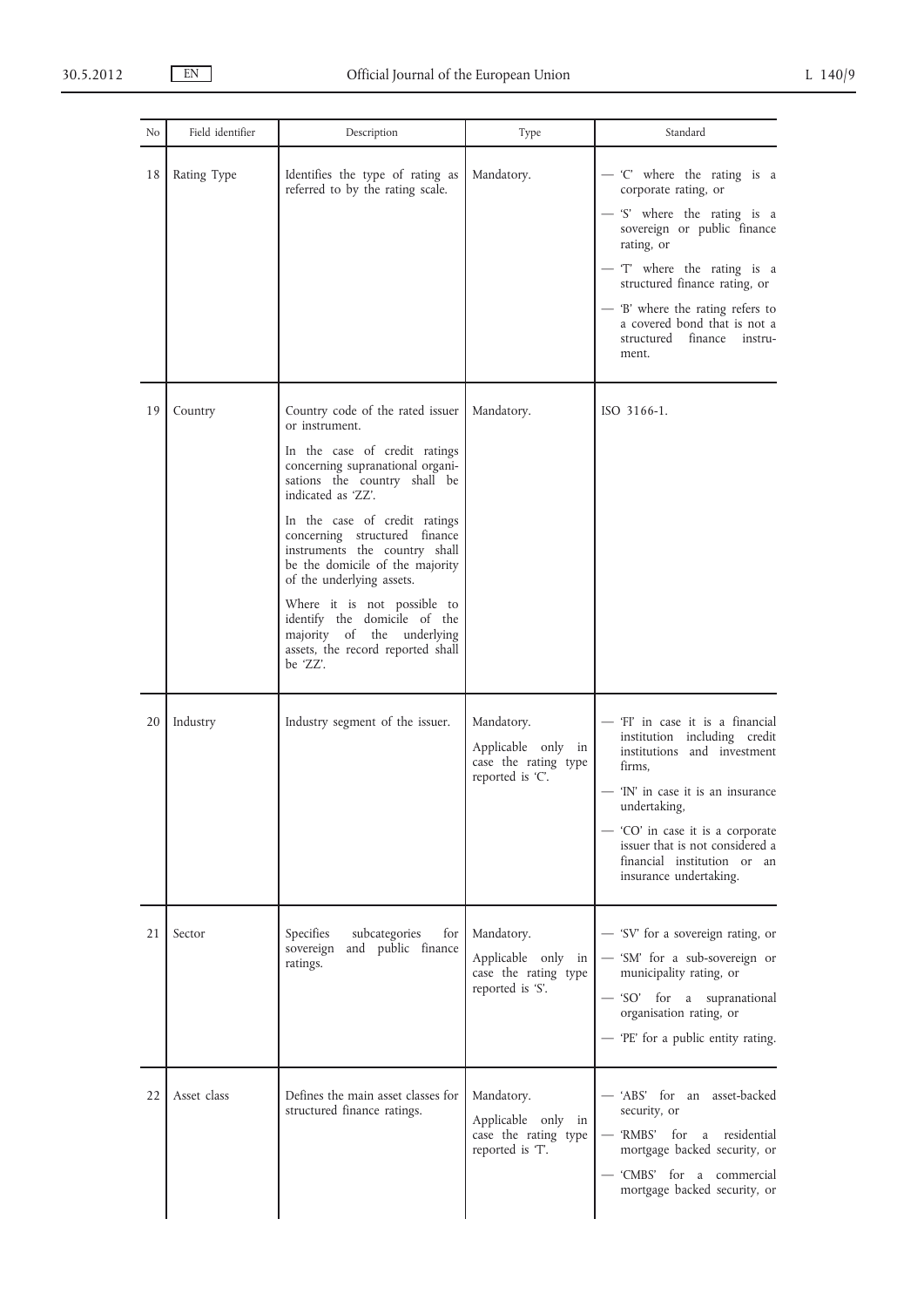| No | Field identifier                           | Description                                                                                                                                                                                                                                       | Type                                                                                                                                                                                                | Standard                                                                                                                                                                |
|----|--------------------------------------------|---------------------------------------------------------------------------------------------------------------------------------------------------------------------------------------------------------------------------------------------------|-----------------------------------------------------------------------------------------------------------------------------------------------------------------------------------------------------|-------------------------------------------------------------------------------------------------------------------------------------------------------------------------|
|    |                                            |                                                                                                                                                                                                                                                   |                                                                                                                                                                                                     | - 'CDO' for a collateralised debt<br>obligation, or<br>- 'ABCP' for an asset-backed<br>commercial paper, or<br>— 'OTH' in all other cases.                              |
| 23 | Time horizon                               | Identifies the time horizon of the<br>rating as referred to by the rating<br>scale.                                                                                                                                                               | Mandatory.                                                                                                                                                                                          | - 'L' for a long term rating, or<br>- 'S' for a short term rating.                                                                                                      |
| 24 | Seniority                                  | Identifies the seniority of the<br>debt class of the issuer or<br>instrument rated.                                                                                                                                                               | Mandatory.<br>Applicable only in<br>case the Rating type<br>reported is 'C' or 'S'.                                                                                                                 | - 'SE' where the issuer rating or<br>instrument<br>rated is<br>the<br>senior, or<br>— 'SB' where the issuer rating or<br>instrument<br>rated is<br>the<br>subordinated. |
| 25 | Currency                                   | Identifies whether the rating is<br>expressed in respect of local or<br>foreign currency.                                                                                                                                                         | Mandatory.<br>Applicable only for<br>issuer ratings.                                                                                                                                                | - 'LC' for a local currency<br>rating, or<br>- 'FC' for a foreign currency<br>rating.                                                                                   |
| 26 | Action validity<br>date and time           | The date and time of validity of<br>the action. This shall coincide<br>with the Coordinated Universal<br>Time (UTC) of publication of<br>the action or distribution by<br>subscription.                                                           | Mandatory.                                                                                                                                                                                          | ISO 8601 Extended Date Time<br>Format: YYYY-MM-DD<br>(HH:MM:SS)                                                                                                         |
| 27 | Action communi-<br>cation date and<br>time | The date and time of communi-<br>cation of the action to the rated<br>entity.<br>It shall be expressed as Coor-<br>dinated Universal Time (UTC).                                                                                                  | Mandatory only if the<br>rating is issued in the<br>European Union.<br>Applicable only if the<br>action<br>is<br>communicated to the<br>rated entity.                                               | ISO 8601 Extended Date Time<br>Format: YYYY-MM-DD<br>(HH:MM:SS)                                                                                                         |
| 28 | Action decision<br>date                    | Identifies the date when the<br>action is decided.<br>the<br>date of<br>shall<br>be<br>It.<br>preliminary approval (by the<br>rating committee) of the action<br>where this is then communicated<br>to the rated entity before final<br>approval. | Mandatory only if the<br>rating is issued in the<br>European Union.                                                                                                                                 | ISO 8601 Date Format:<br>(YYY-MM-DD)                                                                                                                                    |
| 29 | ISIN value                                 | ISIN of the rated instrument. It<br>shall be maintained unchanged<br>over time.                                                                                                                                                                   | Mandatory if<br>the<br>rated instrument is<br>assigned<br>Inter-<br>an<br>national<br>Securities<br>Identifying<br>Number<br>(ISIN).<br>Applicable only to<br>ratings<br>concerning<br>instruments. | ISO 6166 code.                                                                                                                                                          |
| 30 | Internal<br>Instrument<br>Identifier       | Unique code assigned by the<br>CRA to identify the rated<br>instrument. It shall be main-<br>tained unchanged over time.                                                                                                                          | Mandatory.<br>Applicable only to<br>ratings<br>concerning<br>instruments.                                                                                                                           | Maximum of 40 alphanumeric<br>characters.                                                                                                                               |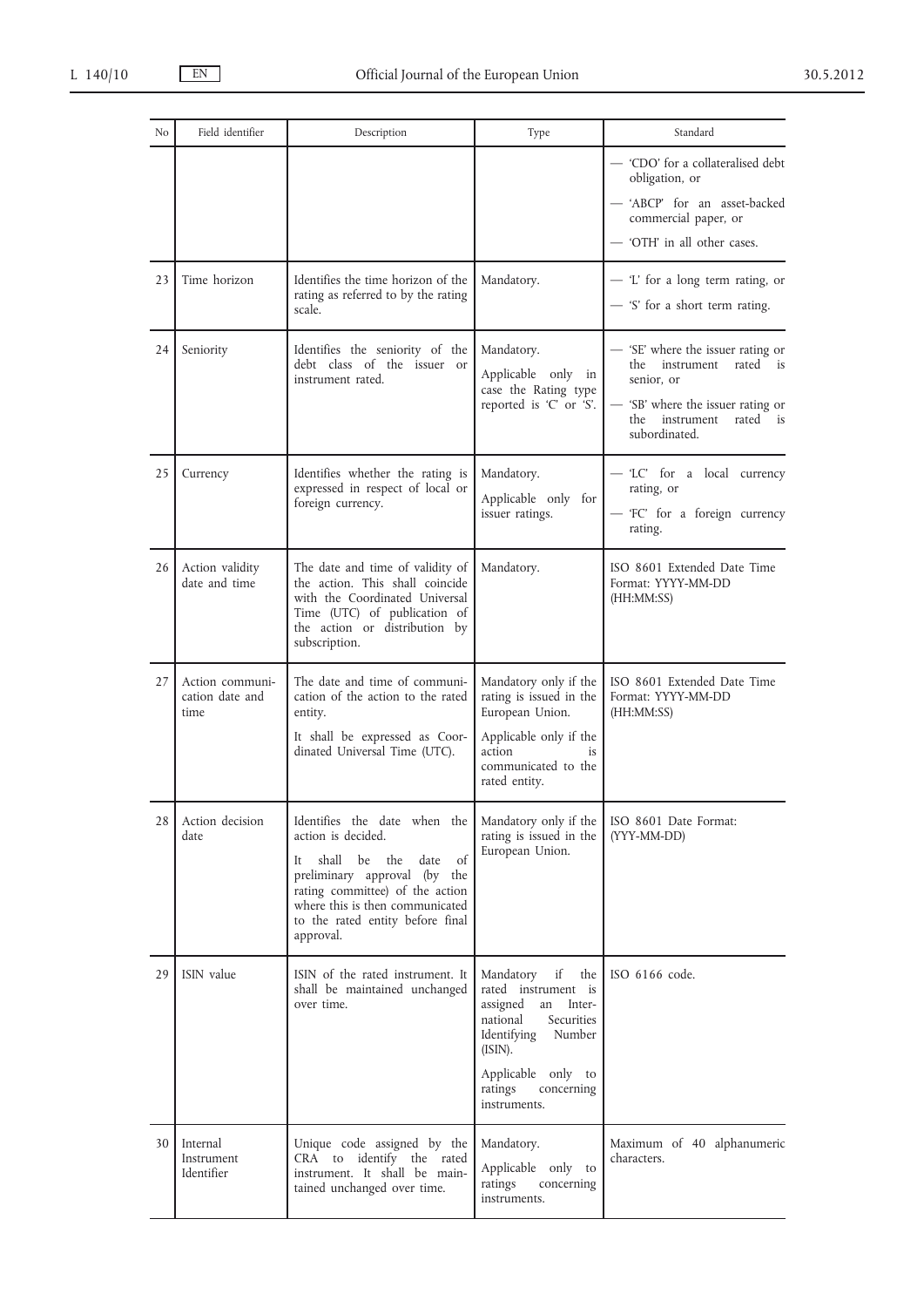| N <sub>0</sub> | Field identifier                  | Description                                                                                                                                                                                                     | Type                                                                                                                                                                                                              | Standard                                                                                                                                                                                                                                                                                                                                               |
|----------------|-----------------------------------|-----------------------------------------------------------------------------------------------------------------------------------------------------------------------------------------------------------------|-------------------------------------------------------------------------------------------------------------------------------------------------------------------------------------------------------------------|--------------------------------------------------------------------------------------------------------------------------------------------------------------------------------------------------------------------------------------------------------------------------------------------------------------------------------------------------------|
| 31             | Issuer BIC code                   | BIC code of the issuer.                                                                                                                                                                                         | Mandatory<br>if<br>the<br>Unique<br><b>Business</b><br>Identifier Code (BIC)<br>the<br>of<br>issuer<br>is<br>available to the credit<br>rating agency.                                                            | ISO 9362 code.                                                                                                                                                                                                                                                                                                                                         |
| 32             | Internal Issuer<br>Identifier     | Unique code assigned by the<br>CRA to identify the issuer.                                                                                                                                                      | Mandatory.                                                                                                                                                                                                        | Maximum of 40 alphanumeric<br>characters.                                                                                                                                                                                                                                                                                                              |
| 33             | Issuer's Name                     | shall contain appropriate<br>It<br>understandable reference to the<br>legal name of the issuer (or the<br>parent company of the issuer).                                                                        | Mandatory.                                                                                                                                                                                                        | Maximum of 40 characters.                                                                                                                                                                                                                                                                                                                              |
| 34             | Originator BIC<br>Code            | BIC code of the originator.                                                                                                                                                                                     | if<br>the<br>Mandatory<br>Unique<br><b>Business</b><br>Identifier Code (BIC)<br>of the originator is<br>available to the credit<br>rating agency.<br>Applicable only in<br>case the Rating type<br>reported is T. | ISO 9362 code.                                                                                                                                                                                                                                                                                                                                         |
| 35             | Originator Internal<br>Identifier | Unique code assigned by the<br>CRA to the originator.<br>This should read 'MULTIPLE' in<br>case of multiple originators.                                                                                        | Mandatory.<br>Applicable only in<br>case the Rating type<br>reported is 'T'.                                                                                                                                      | Maximum of 40 alphanumeric<br>characters.                                                                                                                                                                                                                                                                                                              |
| 36             | Originator's Name                 | It shall contain appropriate<br>understandable reference to the<br>legal name of the originator (or<br>the parent company of the<br>issuer).<br>This should read 'MULTIPLE' in<br>case of multiple originators. | Mandatory.<br>Applicable only in<br>case the Rating type<br>reported is 'T'.                                                                                                                                      | Maximum of 40 characters.                                                                                                                                                                                                                                                                                                                              |
| 37             | Withdrawal reason                 | Reason in case the action<br>reported is a 'withdrawal'.                                                                                                                                                        | Mandatory in case a<br>'WD'<br>action<br>is<br>reported.                                                                                                                                                          | - '1' for incorrect or insuf-<br>ficient information on the<br>issuer/issue, or<br>- '2' for insolvency of the rated<br>entity or debt restructuring,<br><b>or</b><br>- '3' for reorganisation of the<br>rated entity including the<br>merger or acquisition of the<br>rated entity, or<br>- '4' for the end of maturity of<br>the debt obligation, or |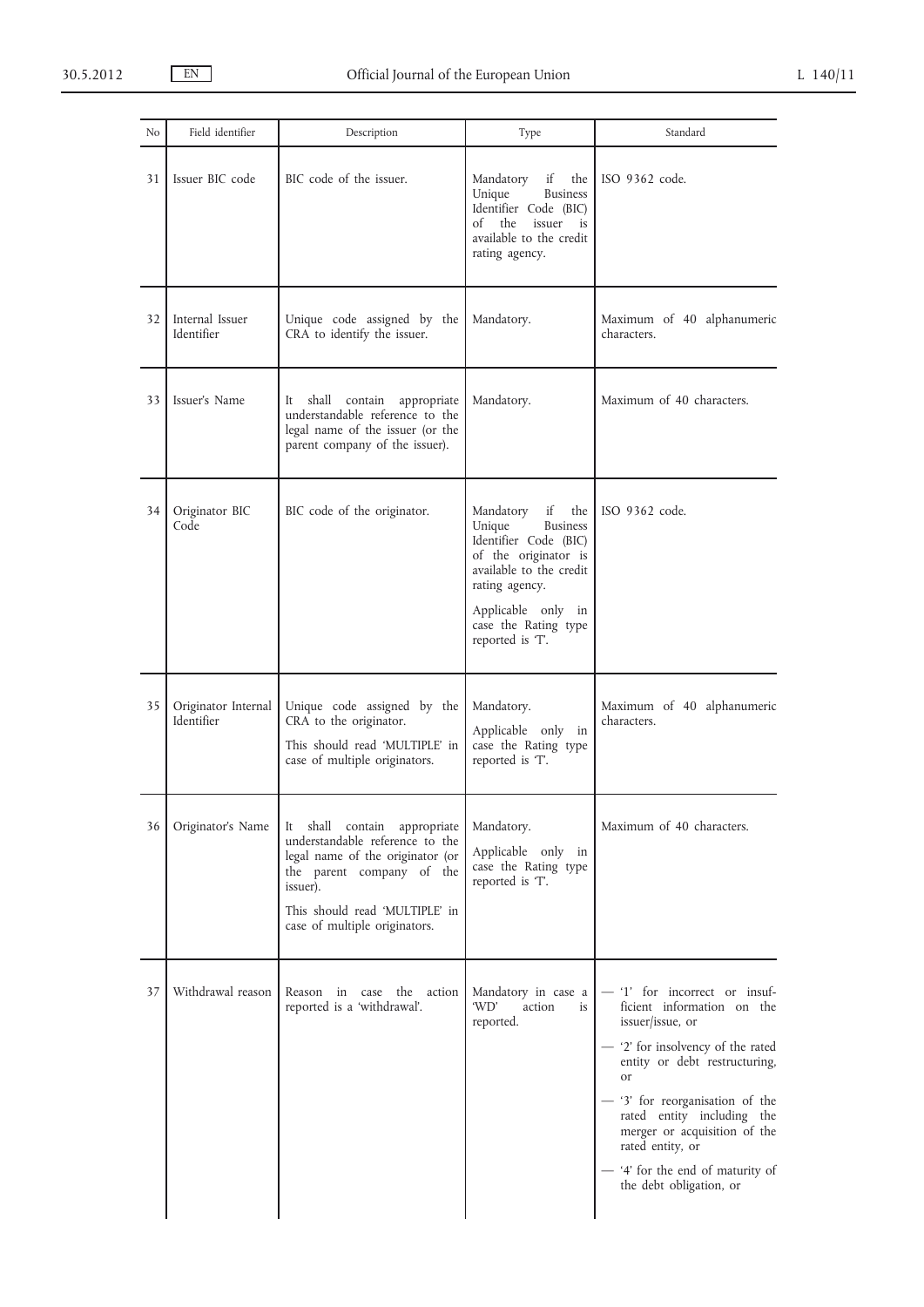$\overline{a}$ 

J.

| N <sub>o</sub> | Field identifier | Description | Type | Standard                                                                                                                                                                                                                       |
|----------------|------------------|-------------|------|--------------------------------------------------------------------------------------------------------------------------------------------------------------------------------------------------------------------------------|
|                |                  |             |      | - '5' for automatic invalidity of<br>rating due to business model<br>of a credit rating agency<br>(such as expiry of ratings<br>valid for a predetermined<br>period), or<br>$-$ '6' for end of rating due to<br>other reasons. |

| No | the contract of the contract of the contract of the contract of the contract of the contract of the contract of |  | . |
|----|-----------------------------------------------------------------------------------------------------------------|--|---|

# **Technical fields to be always included only once in the cancellation file**

| 1              | CRA unique<br>identifier      | Code used internally by the<br>system to identify the credit<br>rating agency. Must be the<br>Business Identifier Code (BIC) of<br>the credit rating agency sending<br>the file. | Mandatory. | ISO 9362.                                                       |
|----------------|-------------------------------|----------------------------------------------------------------------------------------------------------------------------------------------------------------------------------|------------|-----------------------------------------------------------------|
| $\mathfrak{D}$ | Version                       | The version of the XML Schema   Mandatory.<br>Definition (XSD) used<br>to<br>generate the file.                                                                                  |            | Shall be the exact version<br>number.                           |
| 3              | Cancellation date<br>and time | The date and time of the cancel-<br>lation.<br>It shall be reported as Coor-<br>dinated Universal Time (UTC).                                                                    | Mandatory. | ISO 8601 Extended Date Time<br>Format: YYYY-MM-DD<br>(HH:MM:SS) |

### **Business fields to be included as many times as necessary in the cancellation file**

| 4 | Rating scale<br>identifier | Identifies uniquely a specific<br>rating scale of the credit rating<br>agency.                                   | Mandatory.<br>Applicable only if the<br>record to be cancelled<br>relates to a rating<br>scale reported as part<br>of the qualitative data<br>set out in Table 1. |                                                                                                                                                                                                                                                           |
|---|----------------------------|------------------------------------------------------------------------------------------------------------------|-------------------------------------------------------------------------------------------------------------------------------------------------------------------|-----------------------------------------------------------------------------------------------------------------------------------------------------------------------------------------------------------------------------------------------------------|
| 5 | Action type                | Identifies the type of action<br>carried out by the credit rating<br>agency in respect of a specified<br>rating. | Mandatory.<br>Applicable only if the<br>record to be cancelled<br>relates<br>action<br>an<br>reported as part of<br>the data set out in<br>Table 2.               | — 'NW', where the rating is<br>issued for the first time, or<br>— 'UP', where the rating is<br>upgraded, or<br>— 'DG', where the rating is<br>downgraded, or<br>- 'WD' where the rating is<br>withdrawn, or<br>— 'AF' where the rating is<br>affirmed, or |